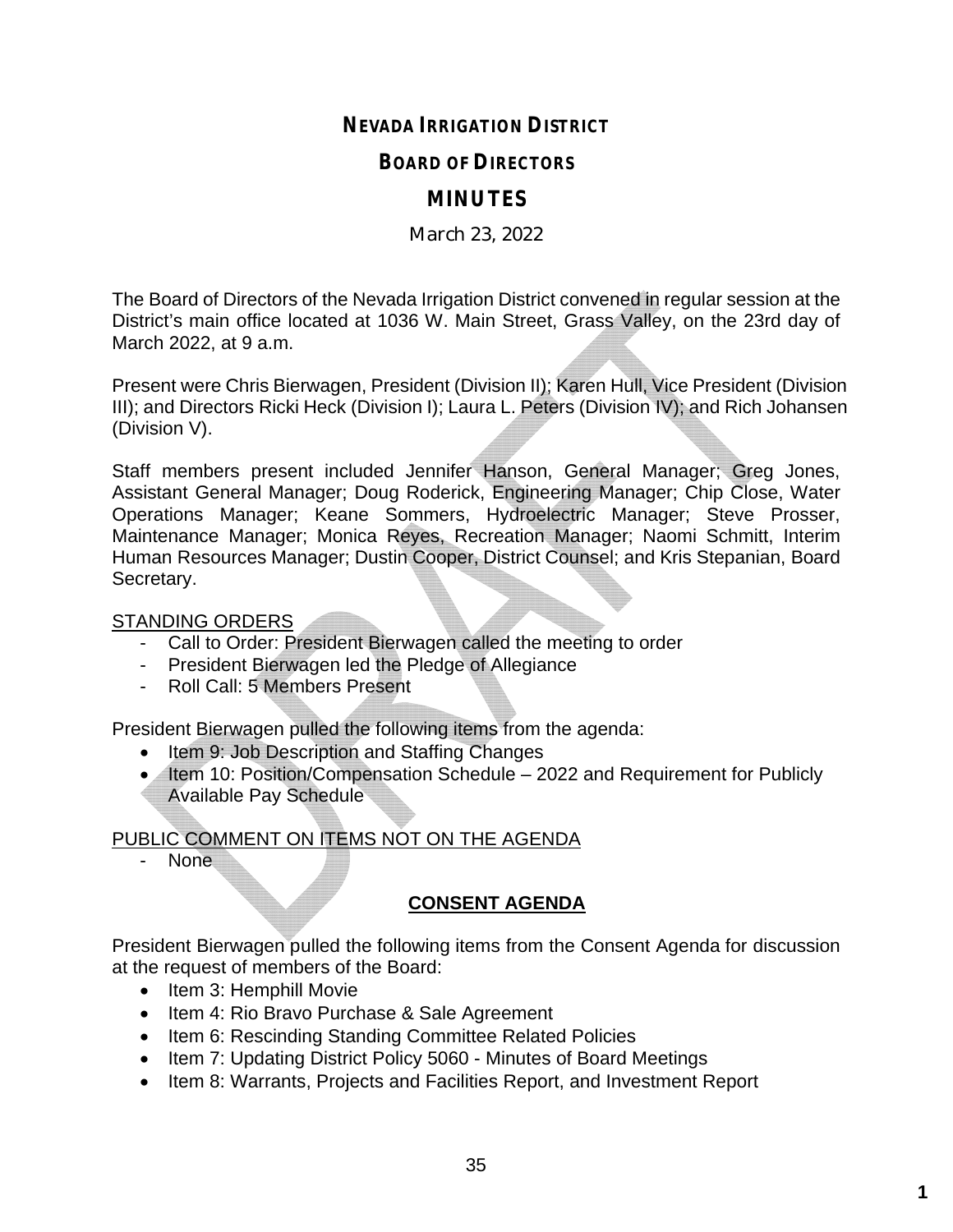Public Comment: None

**Director Hull motioned for approval of Items 1, 2, and 5 of the Consent Agenda. Director Johansen seconded the motion, and it was unanimously approved.**

The following Consent Agenda items were approved:

#### MINUTES – March 8, 2022, Special Meeting

**Approved the Minutes of the special meeting on March 8, 2022. M/S/C Hull/Johansen, unanimously approved.**

AB 361 COMPLIANCE – BROWN ACT/COVID-19 TELECONFERENCE AND REMOTE MEETING REQUIREMENTS

**Adopted Resolution 2022-14 - Re-Authorizing Remote Meetings Consistent with AB 361. M/S/C Hull/Johansen, unanimously approved.**

#### DISTRICT POLICY 3035 – INVESTMENTS

**Adopted Resolution No. 2022-15 - Updates to Administrative Policy 3035 – Investments. M/S/C Hull/Johansen, unanimously approved.**

Items pulled from the Consent Agenda for Discussion:

#### HEMPHILL MOVIE

Greg Jones, Assistant General Manager, clarified that Gold Country Images made the request, not Friends of Auburn Ravine, as stated in the staff report.

Board discussion ensued regarding the differences between contributions and purchases. Jennifer Hanson, General Manager, confirmed there would be a license agreement to allow the District rights to utilize the video how it sees fit.

Public Comment: None

### **Approved funding of \$5,000 for a movie production of the Hemphill Dam. M/S/C Peters/Johansen, unanimously approved.**

### RIO BRAVO PURCHASE & SALE AGREEMENT

Greg Jones, Assistant General Manager, presented the item, clarifying the agreement allows the District to take materials to the site as it determines, and expressed that removing bio-mass materials from District-owned properties to another location is a value to the community and the District.

#### Public Comment: None

**Approved the High Hazard Zone Fuel Purchase and Sale Agreement with Rio Bravo and authorized the General Manager, or designee, to execute the appropriate documents. M/S/C Heck/Peters, unanimously approved.**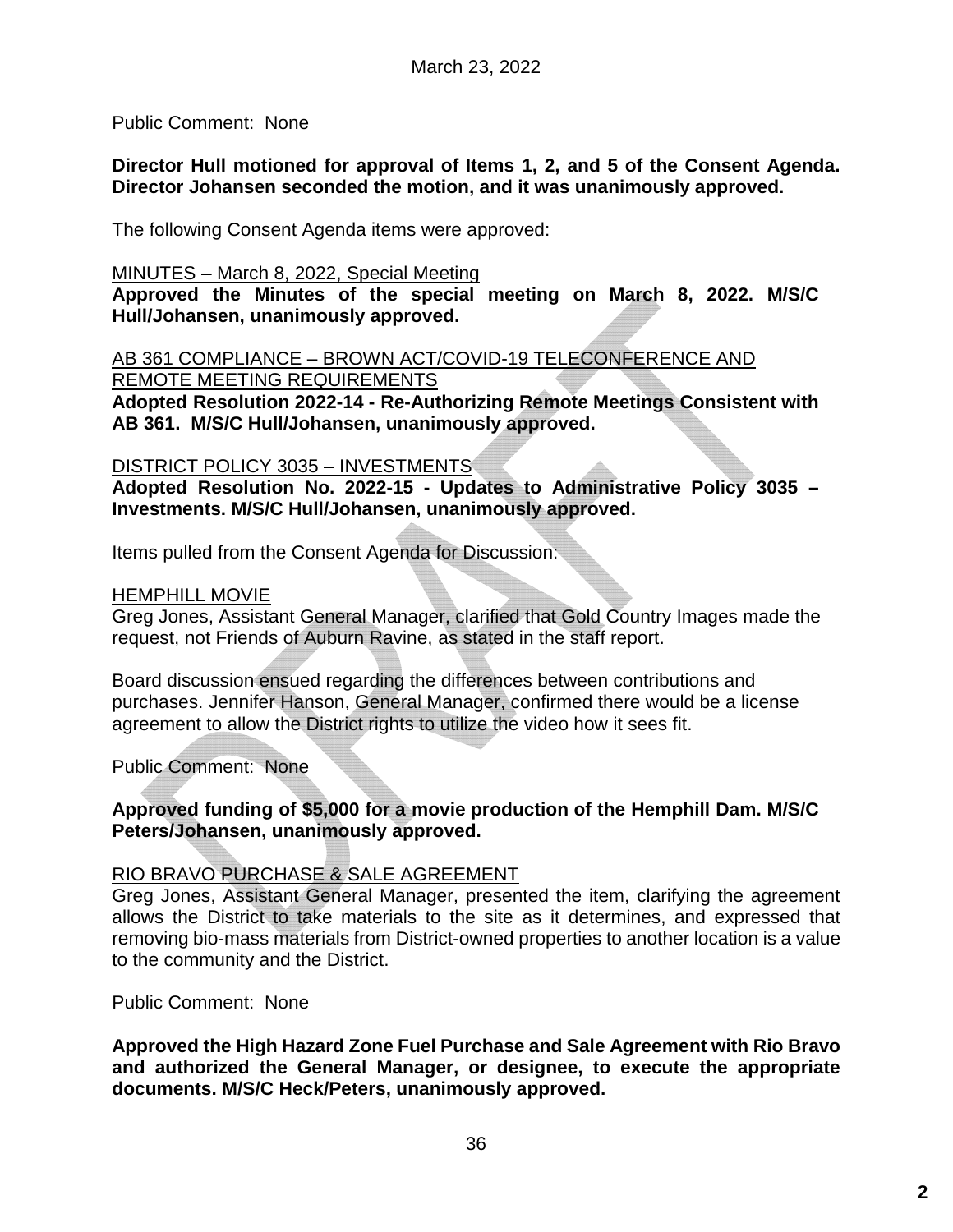## RESCINDING STANDING COMMITTEE RELATED POLICIES

**Director Peters made a motion to table the item and bring it back as a comprehensive item that includes any other policies that refer to standing committees. Motion died for lack of a second.**

Board discussion ensued regarding updating other District policies that refer to standing committees and creating a new policy for ad hoc committees.

Public Comment:

- Michael Hill-Weld, member of the public, spoke in support of an ad hoc committee policy that supports conforming to the Brown Act and urged the Board to include details in the policy pertaining to notification, membership, agendas, and minutes.

**Adopted Resolution No. 2022-16 - Rescinding Standing Committee Related Policies, as amended to include removing any references to standing committees in the District's policies, and directed staff to bring a new ad hoc policy to the Board for consideration. M/S/C Peters/Johansen, unanimously approved.**

## UPDATING DISTRICT POLICY 5060 - MINUTES OF BOARD MEETINGS

Board discussion ensued regarding other policies that would need to be updated should this item be approved, video retention timeframe, public records requests, public transparency, risk and costs associated with retaining meeting video for an extended period of time, and ADA compliance.

Public Comment: None

**Adopted Resolution No. 2022-17 - Updating Administrative Policies Pertaining to Minutes of Board Meetings, with the following amendments:**

- **Section 5060.1.2 to reflect that video recordings will be posted to the District's website, and retention of video and supporting materials will align with the District's retention policy.**
- **Update Policy 4050 Members of the Board of Directors to strike the word "action" from "action minutes"**

### **Staff is directed to bring Policy 1060 – Records Retention to the Board for review at an upcoming meeting. M/S/C Johansen/Hull unanimously approved.**

WARRANTS, PROJECTS AND FACILITIES REPORT, AND INVESTMENT REPORT Jennifer Hanson, General Manager, presented the item, explaining some of the recent updates made to financial reports. Updates made will help provide a more accurate picture of the District's financials and improve department efficiencies.

Public Comment: None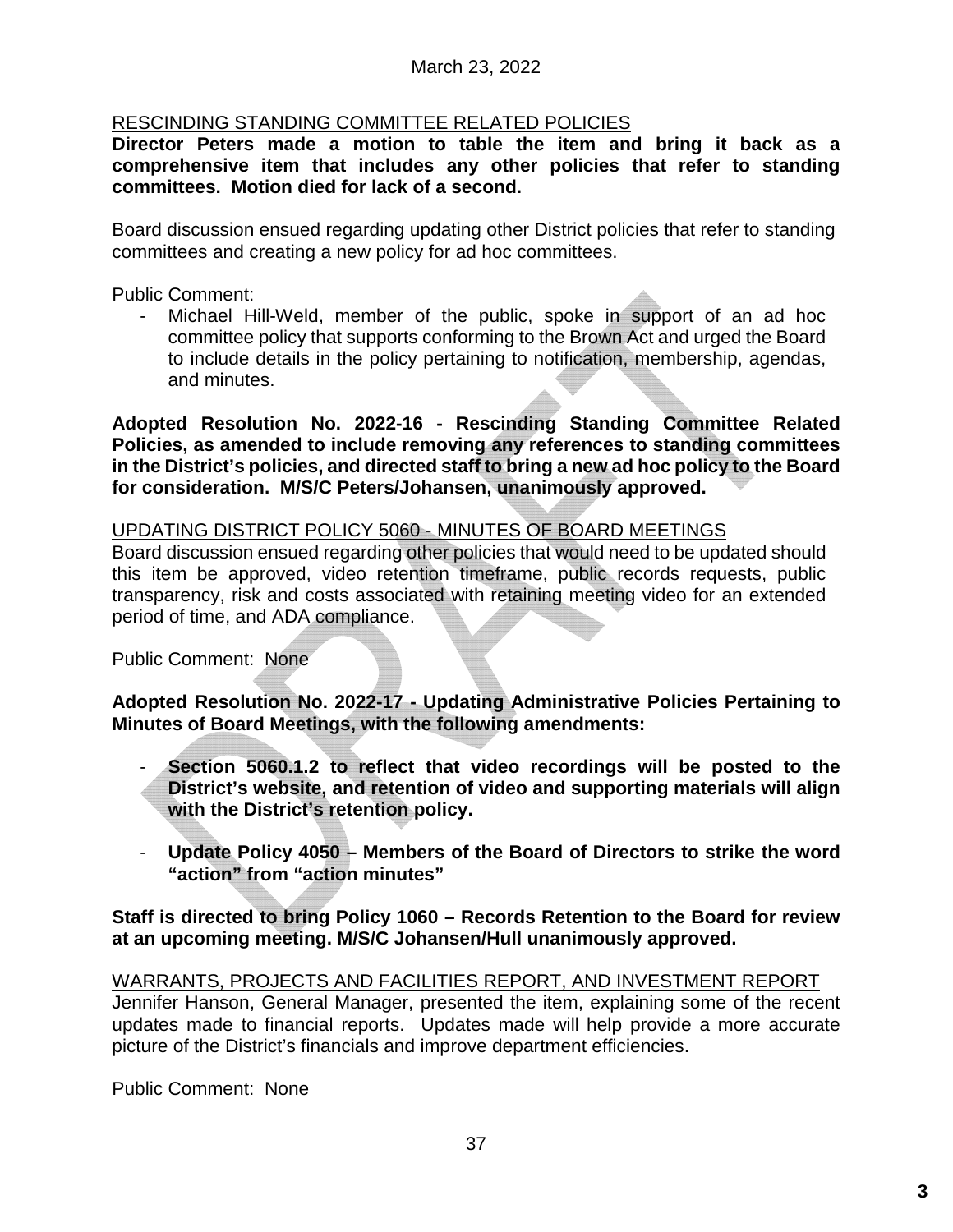**Ratified the issuance of warrants by receiving and filing the check registers, Project and Facility Report, and Investment Transaction Report for the period February 19 to March 4, 2022. M/S/C Hull/Heck, unanimously approved.**

President Bierwagen reversed the order of the following agenda items:

- Item 11: District Financed Waterline Extension Program
- Item 12: Temporary Service Location Program

## **GENERAL ORDERS**

### TEMPORARY SERVICE LOCATION (TSL) PROGRAM

Doug Roderick, Engineering Manager, and Shannon Wood, Business Services Technician, presented the item.

Board discussion ensued regarding the basing calculation on lot size, rationale for paying upfront for relocation of meter, how payment is made, and property owner responsibilities.

Board consensus was reached to continue TSL connections, and staff was directed to bring forward policy modifications removing prepayment of the treated water main contribution as well as the meter relocation, but will modify the agreement that will be recorded against the property requiring payment in the future when the line is installed. A separate item to review the overall District financing will be brought to the Board for review at a future date.

Public Comment: None

The meeting recessed at 10:28 a.m. and reconvened at 10:37 a.m.

## DISTRICT FINANCED WATERLINE EXTENSION PROGRAM

Doug Roderick, Engineering Manager, and Shannon Wood, Business Services Technician, presented the item sharing the history of the program and current program highlights.

Board discussion ensued regarding capacity charges, financing and management of loans, fire hydrants, program benefits, alternatives presented, and possible considerations to those already in the pipeline.

Board consensus was reached directing staff to bring more information, ideas, and alternatives to the Board at a future meeting, including alternative financing and grant money options

Public Comment:

Nancy Weber, a past NID Board member, provided additional background, expressed her support of the program, and urged the Board to not only look at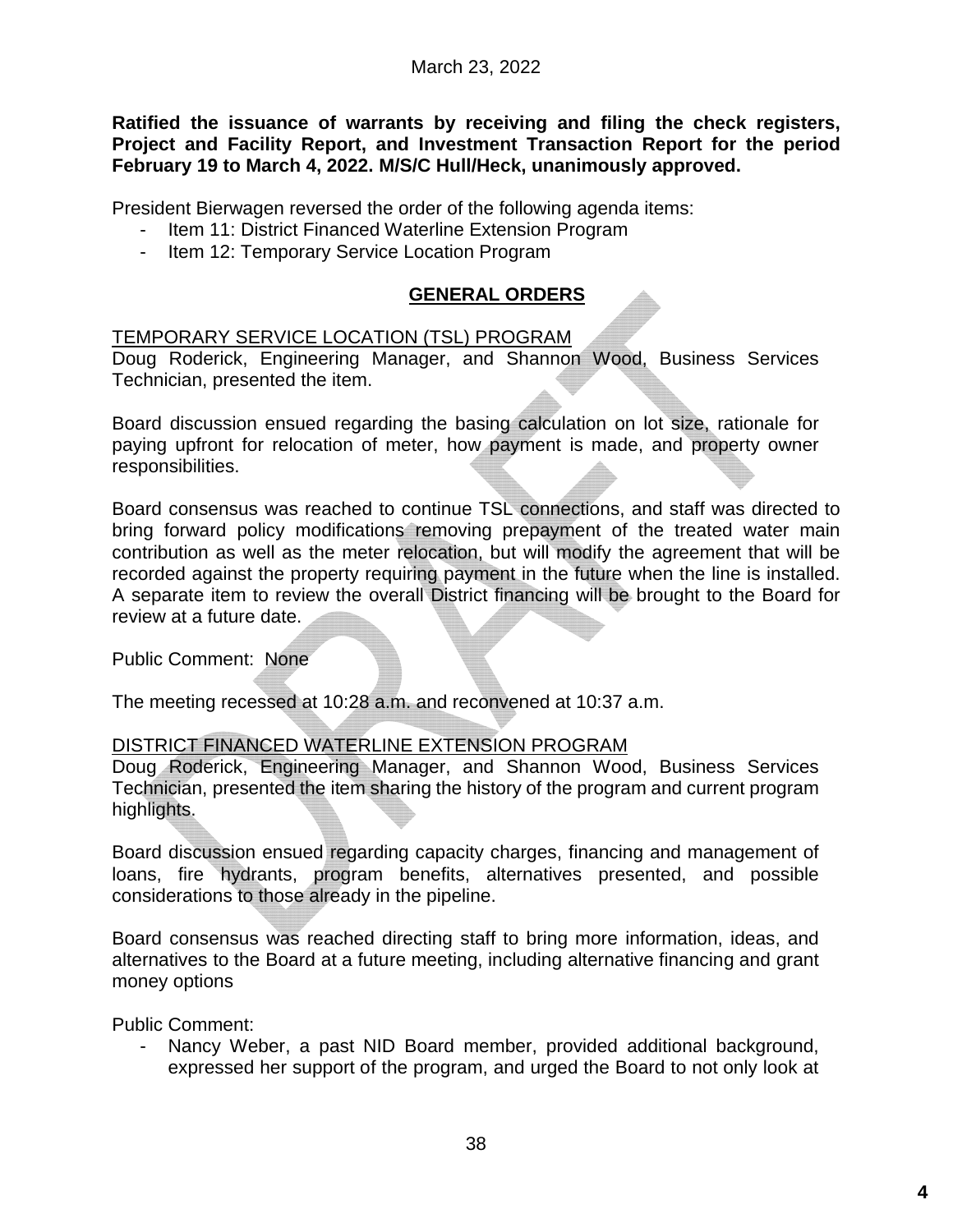the program from a budgetary viewpoint, but to also consider what the District can do to provide service to those in need while looking at all possibilities

- Glenn Freitas, resident of Maranantha Place, addressed the Board regarding their need for water, provided history about the Maranantha DFWLE Project, urged the Board to continue to support the program, and asked that the Board move the Maranantha DFWLE Project up in the queue
- John Tedlock, resident of Harris Road, addressed the Board regarding drought, insurance and safety, additional reasons and benefits of potable water, and environmental concerns
- Linda Fischer, resident of Maranantha Place and NID raw water user, addressed the Board regarding the need for potable water

The meeting recessed at 12:15 p.m. and reconvened at 12:45 p.m.

### CONFERENCE PARTICIPATION

Jennifer Hanson, General Manager, presented the item.

Public Comment: None

Following Board discussion regarding the upcoming ACWA Spring Conference and CSDA's offered events, including Special District Leadership Academy, Board consensus was reached that each Board member shall spend their share budgeted for conferences as they see fit.

DRAFT REVISION OF DISTRICT POLICY 3100 - BUDGET AMENDMENTS Jennifer Hanson, General Manager, presented the item.

Public Comment: None

Board direction was given to staff to bring the proposed revisions to District Policy 3100 – Budget Amendment Authority Levels to the Board for adoption at an upcoming meeting.

## USFS OWNED CAMPGROUNDS

Jennifer Hanson, General Manager, presented the item.

Public Comment:

Rachel Hutchinson with Tahoe National Forest commented on allowing the team to continue negotiations, FERC licensing, concerns of increased vandalism and fire risk if non-operational in 2022, cost breakdown, deadline to resolve by April 8, 2022, and opening facilities in 2022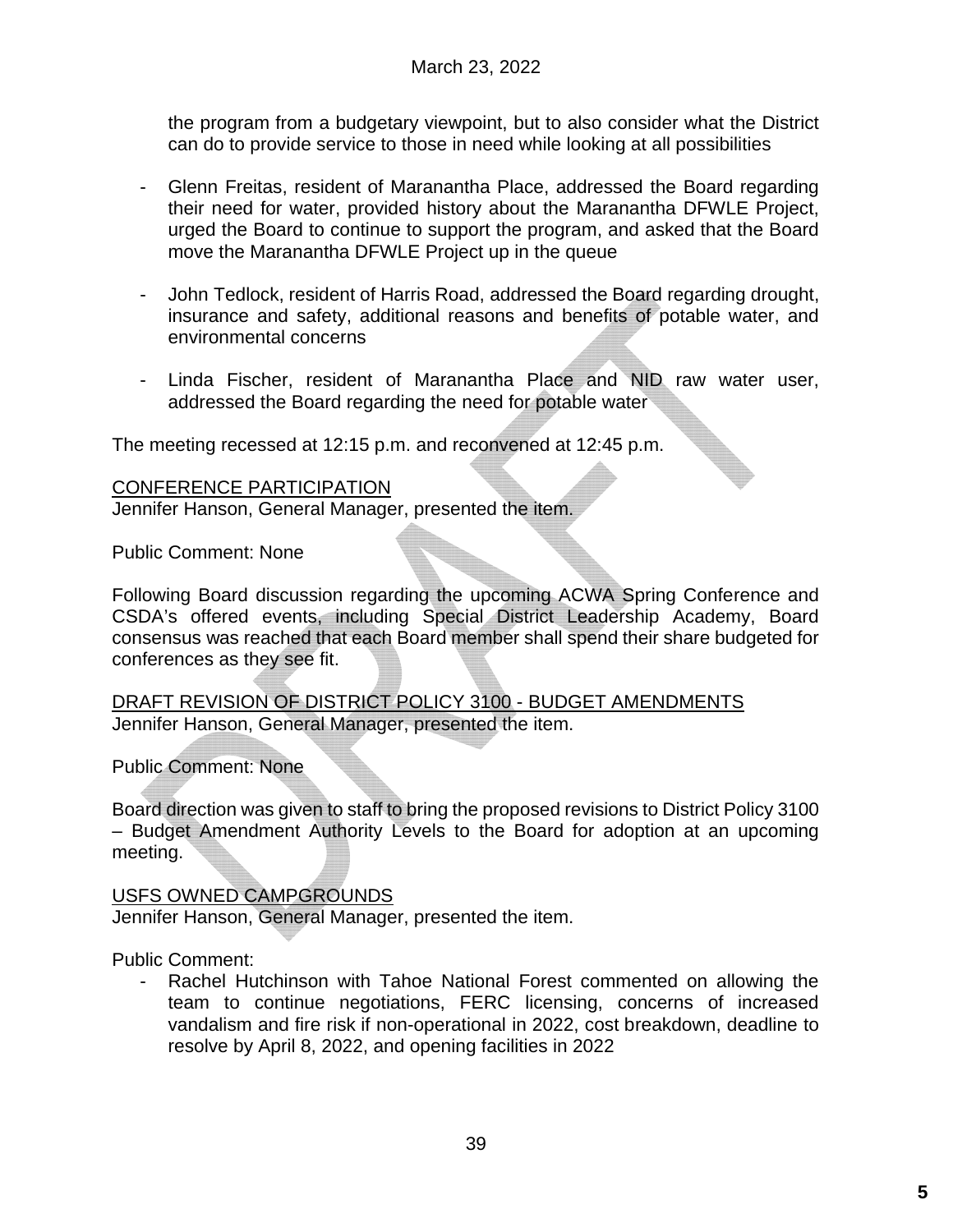- Hardy Bullock, District 5, Nevada County Supervisor, expressed his appreciation for the discussion, noted Nevada County's newly adopted recreational priority and availability to participate if needed

Board discussion ensued, and input was provided regarding cost, benefits, risk, liability, fire, and response timing.

## GENERAL MANAGER'S REPORT

Jennifer Hanson, General Manager, reported on the following items:

- Attended South County Municipal Advisory Committee meeting
- Water Report was provided by Chip Close, Water Operations Manager
- River Fire update was provided by Greg Jones, Assistant General Manager

## BOARD OF DIRECTORS' ITEMS / REPORTS

Director Heck, Division I, reported on the following items:

- Attended a local Fire Response round-table meeting and shared highlights
- Commented on Drought Declaration, forecasting, and conservation

Director Peters, Division IV, reported on the following items:

- Attended Lincoln Rural Municipal Advisory Committee meeting
- Requested clarification of Hydroelectric Department's proposed South Yuba Powerhouse staffing and positions and comprehensive plan
- Requested status on request for list of task orders for work completed under the HDR contract for the Centennial Dam to potentially bring that work into the Plan for Water Process
- Complimented NID Customer Service staff

Director Hull, Division III, reported on the following items:

- Visited Mendocino, where restaurants are adding a 3% surcharge for water since wells have gone dry, and they are porting water
- Inquired about Plan for Water methodology for Strategic Planning Phase to help
- eliminate some concerns, including location for those meetings to allow for inperson public participation

Director Bierwagen, Division II, reported on the following items:

- Commented on the drought and the need to capture more water:
	- o Observed in January, the abundance of water going down the Bear River and Rollins Dam was not spilling
	- o Confirmed NID Hydro was generating power and releasing water so dam would not spill
	- o From January through February, approximately 100,000 acre-feet of water was released from Rollins and went down the Bear River, in part because PG&E released water to work on the dam